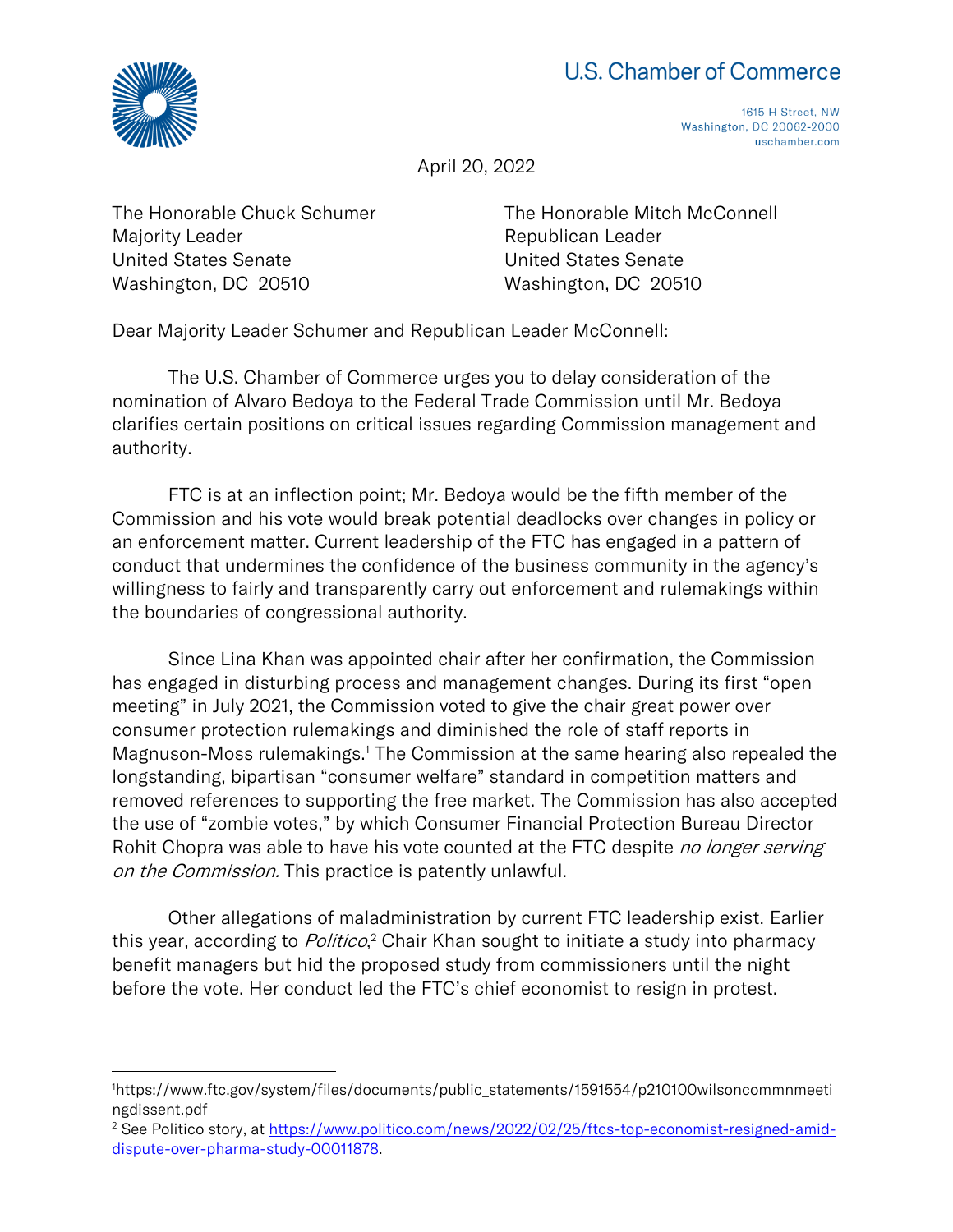Despite claiming to bring about greater transparency to the agency, Khan's tenure has in fact provided less clarity. The public has been given only five days' notice of "open meetings" with vague, brief descriptions of items to be considered. During open meetings, the public comment has been taken *after* voting has occurred.

Also under Chair Khan, the FTC has rebuffed other efforts to bring transparency to the agency. Many months ago, the Chamber sought information under the Freedom of Information Act relating to voting procedures, coordination with foreign competition agencies, and other topics. The FTC has yet to respond in a meaningful fashion to any of our requests.

This troubling conduct is occurring as the Commission considers a sweeping agenda that could significantly impair the ability of the American economy to recover from the COVID-19 pandemic and rampant inflation. The FTC is currently considering several initiatives that would impose burdens on business, including bans on exclusive contracts, non-compete clauses, and personalized online advertising. In a recent speech, Chair Khan expressed an interest in substantively limiting the use of online data, irrespective of consumer notice and choice.

The Chamber urges the Senate to demand clarification from Mr. Bedoya regarding his position on transparency, due process, statutory authority, and basic management of the Commission before full Senate consideration of his nomination.

## **Transparency**

- 1) In confirmation testimony and Questions for the Records, Mr. Bedoya was asked whether FTC Commissioners have the legal authority to cast votes that continue to count toward a Commission majority even after they have departed from the agency. In his response, Mr. Bedoya stated "I certainly understand the concern with this practice. If confirmed, I will reach out to the Office of General Counsel to study this issue closely."<sup>3</sup> In the event of another impending vacancy at the Commission, does Mr. Bedoya believe that it is appropriate and good governance for such votes to count? Will you commit to refrain from voting and urge your fellow commissioners to do so if such a vote would change the outcome of Commission decision making?
- 2) On December 19, 2021, the Chamber submitted a Freedom of Information Act request asking the Commission for documents pertaining to the FTC's voting and procedures. Initially, the agency's FOIA office denied the request on the grounds that such documents were "deliberative" and "predecisional." The Commission late on a Friday released pages from a manual

<sup>3</sup> <https://www.commerce.senate.gov/services/files/1DB79D48-B9EB-4870-9202-1DF6E286852B>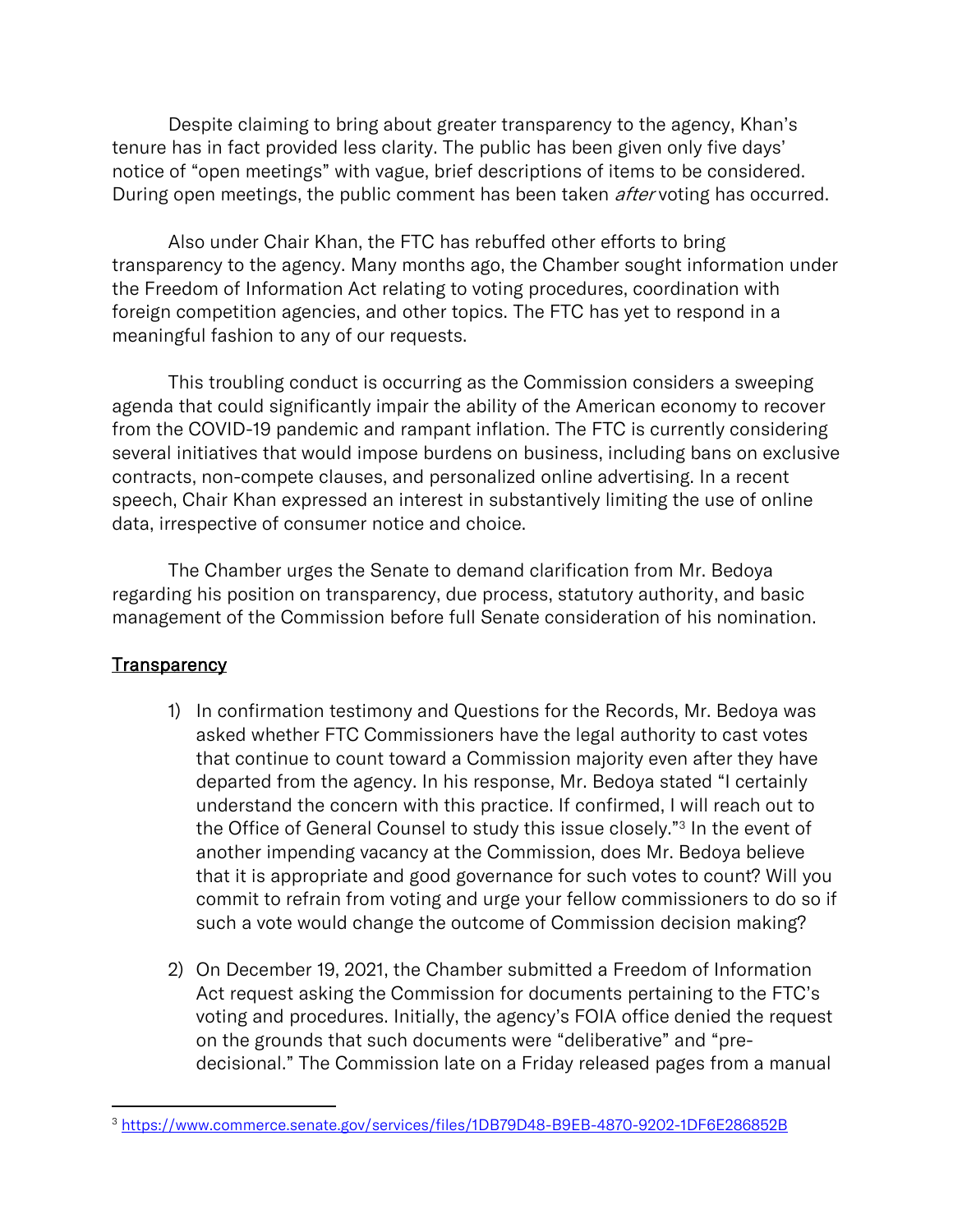on its website.<sup>4</sup> The Chamber then requested via FOIA the entire manuals.<sup>5</sup> Initially, the agency denied this request but was overruled by administrative appeal. Despite this ruling, FTC has not released the full manuals to the public in the four months since the Chamber's initial request. Other agencies have released similar manuals in the past in response to FOIAs.<sup>6</sup> Does Mr. Bedoya believe that the Commission should immediately release the entirety of all agency manuals that include voting procedures of the Commission?

- 3) Credible accusations have been made that the Chair has not provided other Commissioners with data material to Commission activity until the night before a vote. Does Mr. Bedoya believe that all Commissioners should have access to all such data in possession of the Chair more than 24 hours before a vote?
- 4) Agencies like the Federal Communications Commission have exercised a bipartisan practice of posting the text of proposed rules to be voted upon three weeks in advance of an open meeting. Does Mr. Bedoya believe that the Chair has given the public adequate notice of agency business by posting meetings notices 5 days in advance of meetings with little description of what is to be voted upon? Will Mr. Bedoya commit to press for transparency like the FCC's model?

## Due Process

1) Mr. Bedoya recently stated in Questions for the Record that he agrees with efforts to concentrate power to the Chair under the Commission Section 18 Magnusson-Moss Rulemaking authority. Why does Mr. Bedoya believe that the Chair is better qualified than an Administrative Law Judge to fairly and expeditiously rule on areas of dispute in rulemakings?

## **Agency Authority**

1) The Supreme Court unanimously ruled in the *AMG Capital Management v.* FTC case that the Commission had exceeded its authority by seeking equitable remedies under Section 13(b) of the Federal Trade Commission Act. Recently, the Commission issued an Advanced Notice of Proposed Rulemaking citing the Court's ruling as the Commission determines whether

<sup>&</sup>lt;sup>4</sup> [Commission Voting Policy | Federal Trade Commission \(ftc.gov\)](https://www.ftc.gov/legal-library/browse/frequently-requested-foia-records/commission-voting-policy)

<sup>5</sup> https://www.uschamber.com/assets/documents/December-2-FOIA-Requests-All.pdf

<sup>6</sup> [Federal Communications Commission \(FCC\) Bureau and Office Guide to the Agenda Process, 2012](https://www.governmentattic.org/26docs/FCCbogAgendaProcess_2012.pdf)  [\(governmentattic.org\)](https://www.governmentattic.org/26docs/FCCbogAgendaProcess_2012.pdf)